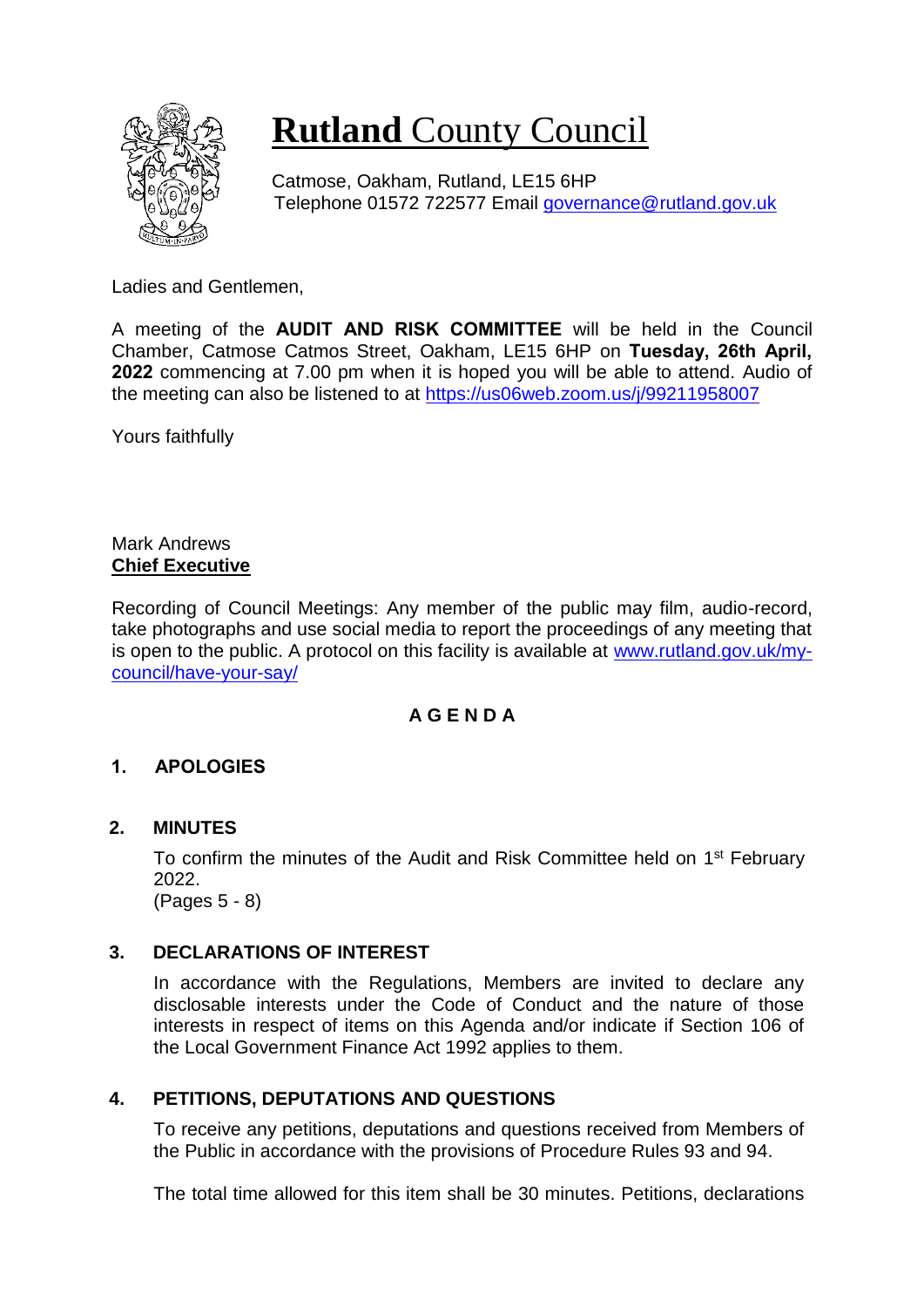and questions shall be dealt with in the order in which they are received. Questions may also be submitted at short notice by giving a written copy to the Committee Administrator 15 minutes before the start of the meeting.

The total time allowed for questions at short notice is 15 minutes of the total time of 30 minutes. Any petitions, deputations and questions that have been submitted with prior formal notice will take precedence over questions submitted at short notice. Any questions that are not considered within the time limit shall receive a written response after the meeting and be the subject of a report to the next meeting.

#### **5. QUESTIONS WITH NOTICE FROM MEMBERS**

To consider any questions received from Members of the Council in accordance with the provisions of Procedure Rule 95.

#### **6. NOTICES OF MOTION**

To consider any Notices of Motion from Members submitted under Procedure Rule 97.

#### **7. EXTERNAL AUDITORS ANNUAL REPORT 2020/21**

To receive Report No. 86/2022 from the Strategic Director for Resources. (Pages 9 - 32)

#### **8. EXTERNAL AUDIT PLAN FOR 2021/22**

To receive Report No. 85/2022 from the Strategic Director for Resources. (Pages 33 - 84)

### **9. STRATEGIC RISK REGISTER**

To receive Report No. 81/2022 from the Strategic Director for Resources. (Pages 85 - 112)

#### **10. INTERNAL AUDIT UPDATE**

To receive Report No. 82/2022 from the Head of Internal Audit. (Pages 113 - 128)

#### **11. INTERNAL AUDIT PLAN 2022/23**

To receive Report No. 87/2022 from the Head of Internal Audit. (Pages 129 - 152)

### **12. REVIEW OF TRAINING NEEDS**

#### **13. ANY OTHER URGENT BUSINESS**

To receive items of urgent business which have previously been notified to the person presiding.